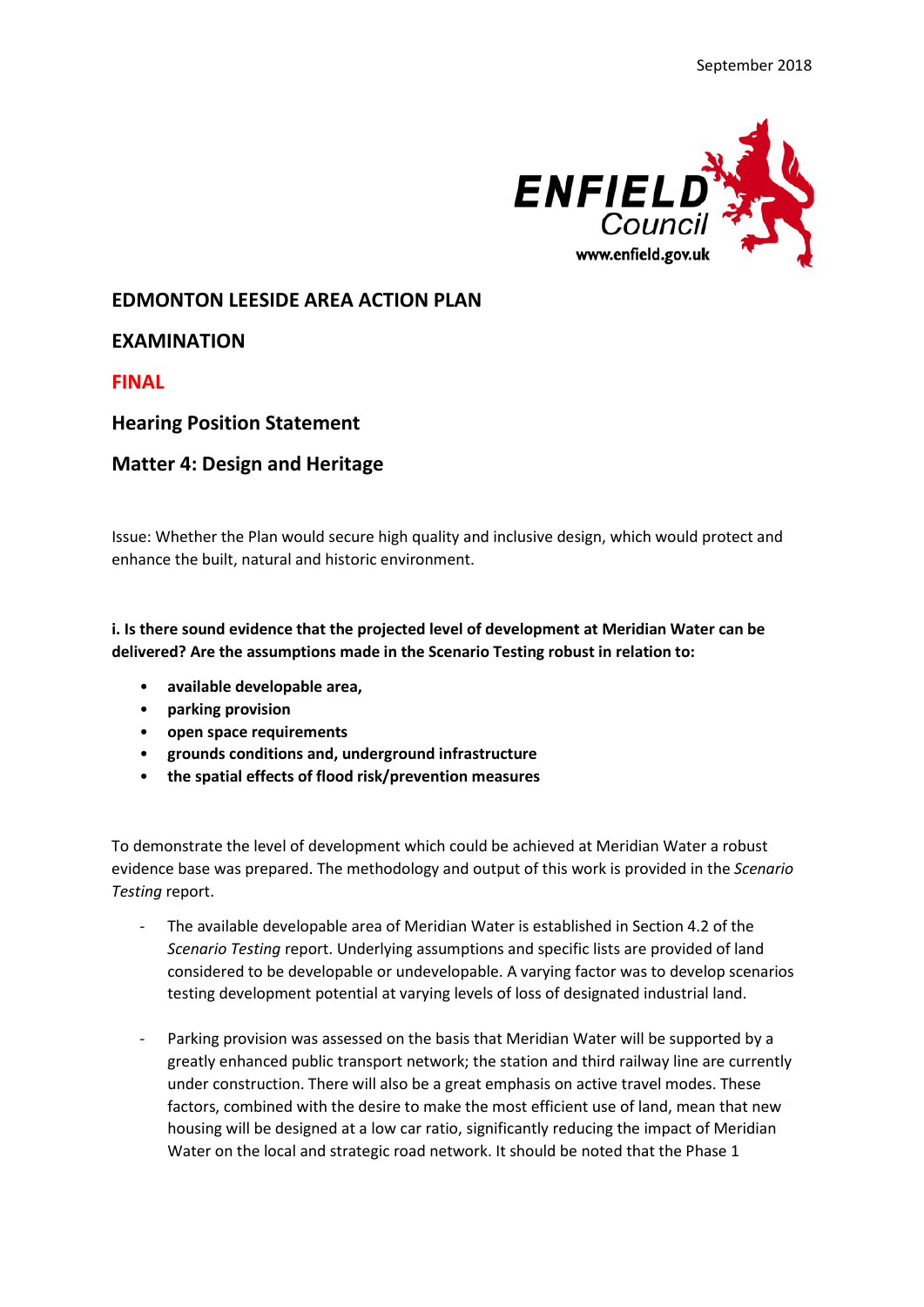application was approved with early units at an initial parking ratio of 0.6, to reduce to 0.4 as the development and associated improvements progress.

- The Scenario Testing document section 5.6 examines the potential for provision of open space. For scenarios 3 and 4 the testing also includes the area of Lee Valley Regional Park to the east of the site, some of which is owned by Thames Water.
- The assumptions did not include restrictions due to underground infrastructure. The approach assumed such infrastructure would be taken into account through the design and development approach (e.g. regarding the Thames Water Tunnel on the east of the site).
- Evidence modelling is on the basis that flood risk will be managed through a mix of on-site and off-site measures. The spatial effects of flood risk/prevention measures were not specified, with the management of flood risk addressed through Policy EL8.

More specific testing will be undertaken as part of the upcoming Meridian Water Masterplan and specific planning applications, as more details will be available to undertake a thorough assessment.

#### **ii. Would the policies in the plan provide homes fit to live in for existing and future generations? Does the Plan reflect local and national guidance in this regard?**

Ensuring the provision of high quality homes is a key aspect of the ELAAP. Policy EL1 supports affordable housing at Meridian Water, with initial phases expected as a minimum to deliver the Mayor's 35%, while across the regeneration as a whole the Council's 40% target is currently expected.

The extensive evidence base work, as provided in the *Scenario Testing* report, demonstrates the optimum number of homes achievable at Meridian Water if sufficient amenity is to be maintained. Policy EL1 establishes that while 10,000 new homes are achievable at Meridian Water, this is dependent on achieving high quality urban design and sufficient supporting infrastructure.

The ELAAP design policies- EL10 Urban Grain, EL11 Building Form and EL12 Public Realm – together provide the framework to guide delivery of a new neighbourhood which meets the needs of its residents over the long term. These policies reflect NPPF (2018) requirements on achieving welldesigned place, for example the list of paragraph 127 requires developments to be '*visually attractive as a result of good architecture, layout and appropriate and effective landscaping*'.

The draft London Plan (2017) places a strong emphasis on design, including optimising housing density (Policy D6), which are in line with the ELAAP approach.

Enfield's Core Policy 4 establishes the overall policy requirements for housing quality while DMD policies provide a more specific policy framework on standards for new residential development in the borough.

The Council's new design panel will additionally provide capability to assess and ensure design quality as future planning applications come forward in the ELAAAP area.

**iii. Are the policies in the plan (EL9, EL10? EL11 and EL12) appropriate and achievable in relation to**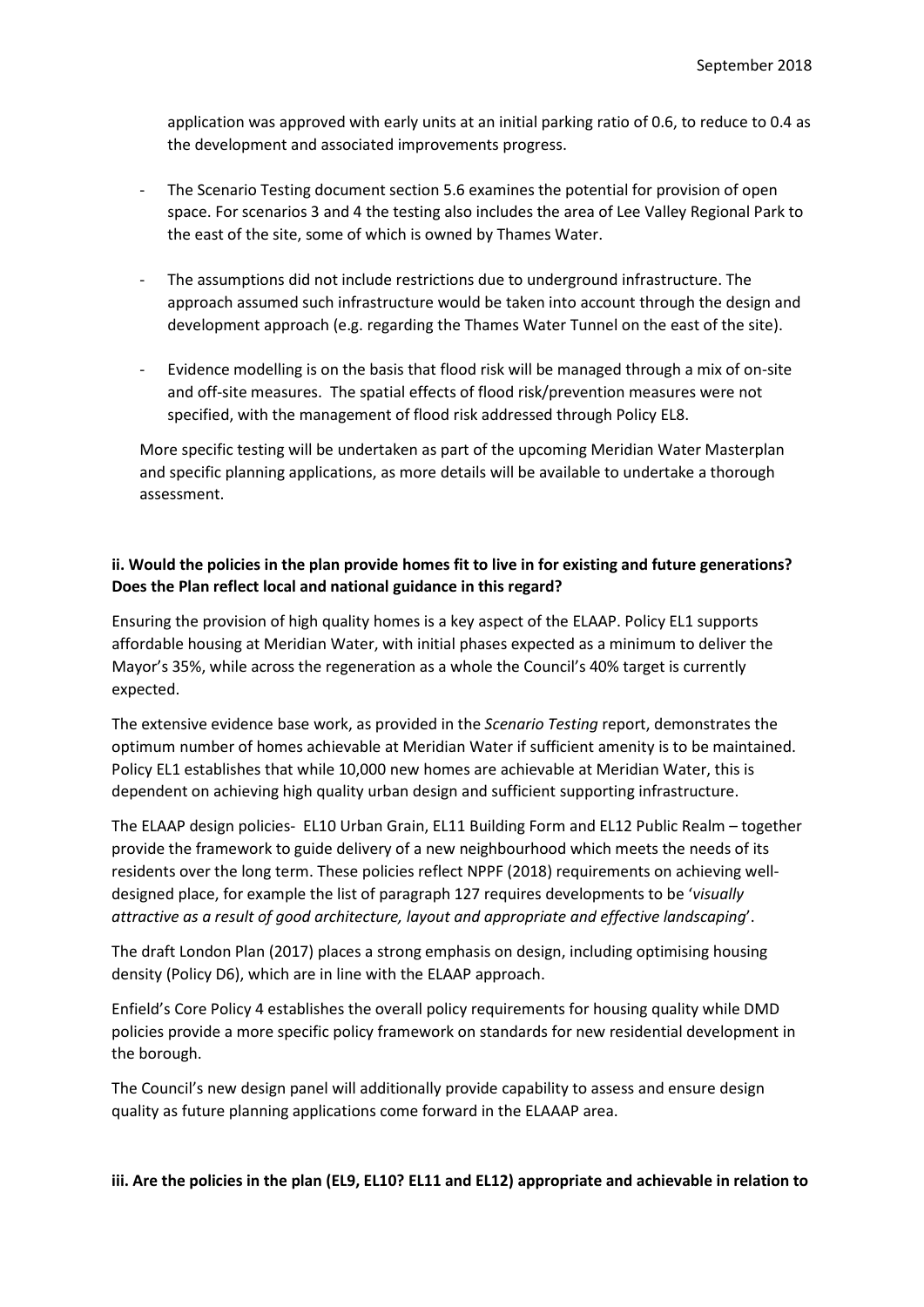- **a. tall buildings**
- **b. active frontages**
- **c. the provision of open space**
- **d. the integration of river and canal corridors**
- **e. design for health and well-being**

**Is the guidance "too prescriptive"? Does the Plan reflect local and national guidance in this regard? Would the wording proposed in the relevant Plan policies be an effective means of achieving the aims and objectives of the Plan?**

- a. To achieve the densities required at Meridian Water it is expected that tall buildings will be part of the urban fabric. Policy EL11 provides a specific approach for Meridian Water which is aligned with the wider policy framework including Enfield's DMD 43 and draft London Plan Policy D8.
- b. Within the new urban neighbourhood of Meridian Water active frontages have an important role ensuring buildings relate to their broader environment and provide a safe, welcoming and engaging experience for the population. Active frontages are fully supported by the draft London Plan (Policy D1) and will be necessary if the requirements of NPPF (2018) guidance on well-designed places (paragraphs 124-127) is to be achieved. Particular ELAAP policies encouraging active frontages include Policies EL12 regarding active frontages facing the water and Policy EL10 regarding active frontages at ground level to the street, road or other publicly accessible area.
- c. At Meridian Water, current access to open space is limited, one of the key goals of ELAAP and development at Meridian Water is to create an opportunity to maximise access to the Lee Valley Regional Park and other open space as well as to create new open space. This is in Line with new draft London Plan Policy G4, especially on the subject of addressing existing areas of deficiency. The same ambition is enshrined in ELAAP policy EL9 on Leisure Facilities and Open Space at Meridian Water and Policy EL28 on New and Existing Green Spaces. This is also in line with Core Strategy policies 30, 33, 34, 35, 37 and 38 as well as relevant DMD policies.
	- d. Edmonton Leeside is crossed by several watercourses including rivers and canals. However access to and quality of many of these are poor. One of the key aspirations of the ELAAP is to provide better access to watercourses, to integrate them into the new developments and to improve their quality. This is in line with the Upper Lee Valley Opportunity Area Planning Framework 2013, the Enfield Core Strategy policies 27, 35 and 38 and Development Management Document, as well as the London Plan (particularly Policy SI16) and NPPF's definition of open space. Particular policies to ensure this include Policy EL27 on Watercourses at Edmonton Leeside and , Policy EL24 on the Use of the Waterways for Transportation and Policy EL9 on Leisure Facilities and Open Space at Meridian Water, which includes specific mention of integrating new wetland habitat, Banbury Reservoir and Policy EL12, which specifically directs development proposals and SPDs to optimise the potential of the water network including active frontages, integration of Waterways and Water Frontages with leisure uses, enhancements etc. A statement of common ground is also in preparation between the Canal and River Trust and Enfield Council.